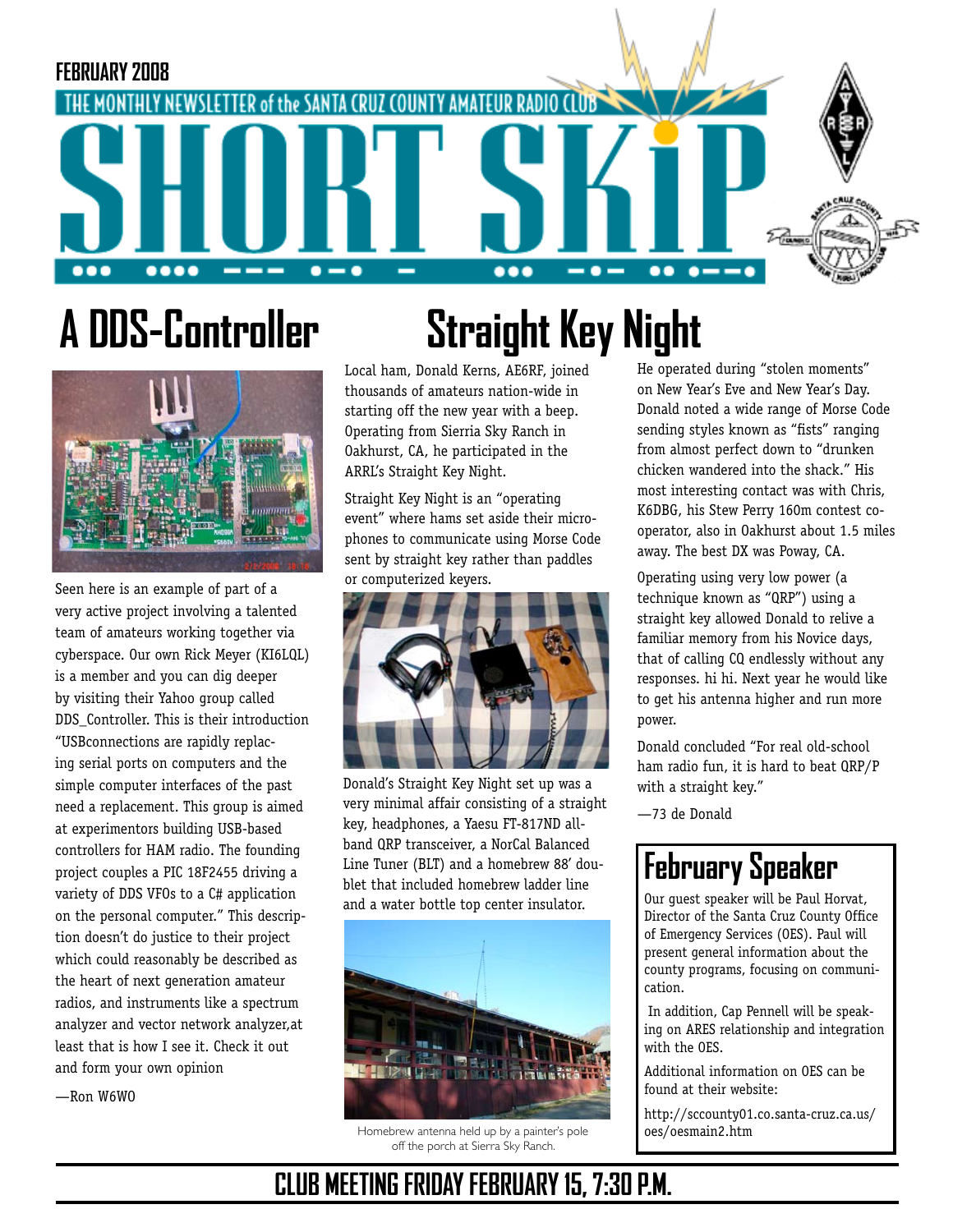

#### **Cake January 19**

The session today was as exhilarating as usual and that means it was very tough to cover everything going on. I apologize if I missed any pearls of wisdom. We were delighted to welcome three new faces Susan (KI6KWA) , Bob (AF6DL) and Rick (KI6LQL).I had met both Bob and Rick on the air recently.We look forward to getting to know what interests them most and hope they will ask for help from our Club and the CAKE group. We are especially good at giving wellgrounded opinions

Susan said she liked being in the mountains so what better event for her is the upcoming FYBO contest. Don't know what FYBO stands for ? It is a contest like no other is all I will say about it

Chris (KG6DOZ) showed an interesting product that can weld multiple metals including aluminum using just a butane torch. Looks like it would have many applications for us, it is called DuraFix and the makers can be contacted at 800 547 WELD

We talked a little about how to set up our remote HF station on multiple bands. I think that Dave (W8FLL) had the best solution.Use an antenna tuner like one of the SGC products that, given a whiff of RF, will automatically tune many antennas. I know they work very well with loops of various kinds and this may well be our answer. Speaking of antennas, Rick (KI6LQL) described his 7ft dia octagonal loop that can be tuned on 80 meters. Rick designed a most unusual piston capacitor to cater for the very high voltages that can be encountered. Tell us more Rick, I would like to model what you have working.

Rick is deeply involved with an advanced SDR project development team and amazed us by showing his very tightly packed board. Soldering of many components was done using solder flux and a heat gun. For those most interested in SDR developements here's the website of the group. http://groups. yahoo.com/group/dds\_controller The manual Rick wrote for the system is at: http:// groups.yahoo.com/group/dds\_controller/ files/KI6LQL%20Files/

### **Member Profile: Don Taylor K6GHA**



This is an introduction to Don our newly elected Vice President.

Don promised his dad (the well-remembered original K6GHA) that one day he would get a license. True to his word Don took the classes that our club helped with at the Yacht Harbor and subsequently upgraded by attending RadioFest last year. This alone tells you what an energetic man we have in our VP slot. Don was born in the old Santa Cruz hospital that is now Branciforte Plaza. He joined the USAF in 1974 as an electronic technician and worked on many types of aircraft. Some had HF in those days and Don was thrilled to test their radios by contacting the mainland from Okinawa.

He took his initial degree at Cabrillo College under Eddy Pollock W6LC followed by a degree in Industrial Technology at San Jose State U. He describes his current 25-year career with HP as an "Imagineer" with world-wide responsibilities for pre-sale product solutions.

Don is well and truly committed to this area and this is reflected in his ideas for bringing the general public into closer contact with Ham Radio. Dan sees supporting public service with Amateur radio and engaging youth as the two critical goals for our club and the hobby as a whole. He comments on the welcome that he has received in joining our club and is impressed by the wealth of talent in our membership

Don is a man of vision, energy and talent and we should all be ready to support his efforts.

My apologies for the shaky picture Don.

—W6WO

The DDS/QSD is done, and a set of band pass filters for 160 - 10 meters, and the QSE and RF chain is going out for PC boards soon. A VFO application is working and PowerSDR has been adapted to drive the receiver, which is also a signal generator. The technology in projects such as this provide the main functions of a Vector Network Analyzer. We could spend a whole CAKE session talking about this topic. Ron (W6WO showed the PCB he plans to use to build a VNA designed by Paul N2PK. Don't let anyone kid you home-brew is alive and well and all is not software.

Our Club plans to have a table at the upcoming RadioFest scheduled for Feb 22-24 in Monterey . We will use this to describe the many activities and projects the club is involved with. In my absence the Board

nominated me to herd some volunteers to cover the event. I hate twisting arms so let me know what time(s) you are willing to support the show.

The expertise and range of scientific topics of interest to this group constantly amazes me; literally from sub-terrestrial to astronomical. At one end of the table I overheard discussion about the formation of the European land mass. At the other end I heard discussion on the source and nature of the earths magnetic field and the interchange of energy between earth and the moon.

On the topic of the moon I just received a message from our astronomical member Dave (KO6RS) who just recorded his reception of moon-bounce signals at 7MHz ! Dave I dubb you our SWL leader and suggest using the letters SWLL after your callsign.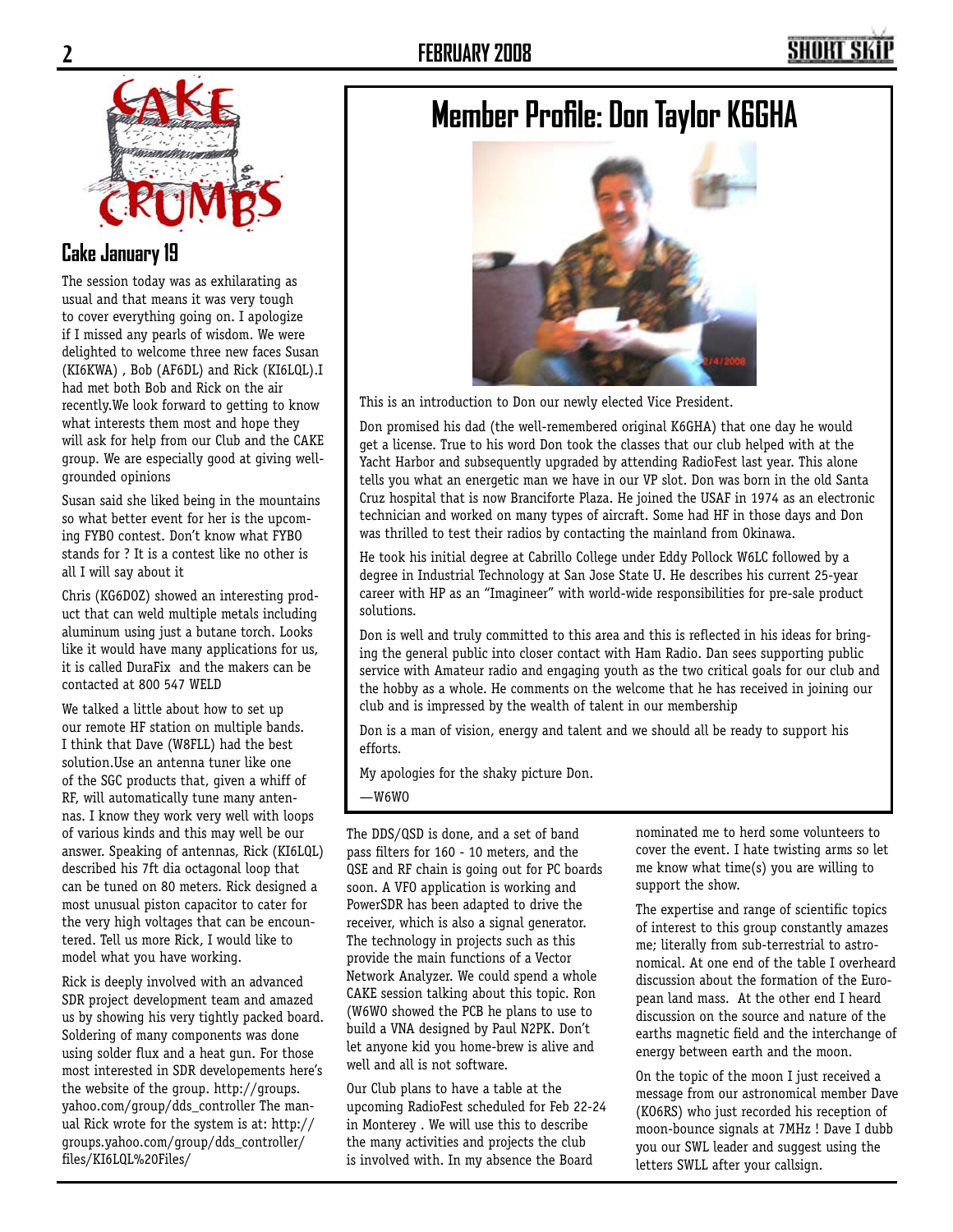### SHORT SKI

#### **FEBRUARY 2008 3**

## **ClubTable at Radiofest**

We will have a table at the upcoming event and this is made available at no charge in return for some volunteer time. I have made that commitment on behalf of the Club but I do not have any details of when, where and how much help is required. We clearly will need to have at least one member at our table at all times and I will contact you when I have more specifics.

Our table should have info on the whole range of club activities, copies of Short skip, Meeting schedules available etc. We need key individuals to put together such materials and I would like to hear what you have in mind

My principal role is to arrange examples and demoes of home brew projects. This is a general call for anyone who has a home-brew item working or not to step forward and let me know your intent. If you do not plan to attend but otherwise do have an item we can arrange to collect it from you. The organizers of the event are trying very hard to make this the premier event of its kind in this region and they deserve our support

Frank K6BDK uses an implanted hearing aid that unfortunately uses frequencies very close to (and is interfered by) signals in our 6-meter band. Avoiding this problem is one of the few problems our group has not solved. Sorry Frank mebbe a very sharp bandpass filter could do the job but your connector looked like a custom item to me. Plenty of other bands to choose from Frank

### **Cake February 2**

We were very pleased to welcome Jeff (KG6YPS) to our merry band. It was good to have Mikey (N6IL) with us again and to learn that his prior hard work at college is paying off. Some of you might not know that CAKE was started 5+? years ago by Eric WA6HHQ and myself as a fun form of mentoring. It was very good to have him take a break from his hectic life at Elecraft to join us today. As always it was tough to take note of all the discussions.

Jeff mentioned his interest in music synthesizers, and had questions about off-center-fed dipoles and water in coax . He was looking forward to his first CW QSO. We had quite a debate on dipoles vs loop antennas and he mentioned finding the article "Why Antennas radiate " on the ARRL web site very helpful. Jeff clearly is a very thoughtful guy who likes to know how things work and we look forward to many astute questions from him in the future.



Had a couple of nice QSOs with Zachary Fruhling, KD6DXA, a doctoral candidate at UCSC. He bought a new rig and wanted to give it a workout. We banged away for an hour each time but my paddle kept slipping around the desktop until I wedged it in securely. The little rubber feet on the base have hardened over the years and provide no friction. I think I will just place it on an old mouse pad and that should do it.

Received a nice Christmas card from Gary Baker, N6ARV. He is pursuing his volunteer work at several railroad museums. Gary is highly skilled in keeping the big volts and amps flowing on some mighty ancient streetcars and electric trains at the museum in Perris, near Riverside. In his 2007 motor home travels he visited 29 different states; spends most Christmases with daughter and family in Alaska. Before the "quake of '89" wiped out his radio shack, we used to work CW every morning for about 30 minutes.

Larry (always looking for bargains WB6MVK) showed how we can apply for two DTV converter boxes free by calling 1 888 388 2009 or by way of <www.dtv2009.gov> You do know what is coming one year from now don't you ?

Marc mentioned that the Loma Prieta club was conducting classes that were attracting individuals who had taken CERT training. We agreed that will be a challenge to how best we can involve them in other aspects of the hobby. Emergency preparedness is the topic for our next club meeting which could be a golden opportunity.

I overheard a conversation between Frank (K6BDK) and Rick on the difference between FSK, PSK and MFSK. Frank is a grand example of someone who believes in life-long learning. Always good to have you around Frank

We are currently exploring how to get the most out of HamRadioDelux software for

Where are they now? While at an auto body shop, it turns out that another customer was Cathy Gunderson. In the 1980s she worked with Mary Duffield, WA6KFA, in helping kids become hams. Cathy taught ham radio classes and included theory in her Scotts Valley classrooms. Several of us used to take the ARES van to her classes and put the 7th graders on the air. (That probably would not interest them these days in the world of IPODS and cell phones.) Cathy is still teaching at a school near the Summit. She inquired into the health of Russ Mackey, NW6U. Russ was a big participant in ARES with Rich Hanset, KI6EH, when we met at Red Cross Headquarters. Received a nice email from Jeff Kenzli, N6GQ (exKA6LAF), last week. He began his ham career twenty years ago when he was only a little kid. He was too fast for me at the time and nearly everyone else in the club. As a pre-teenager he could do 20 wpm. Jeff has been operating CW contests from the shack of Lloyd Cabral, KH6LC (ex-AA6T), in Hilo.

Donna, AB6XJ, and I were driving our pickup in downtown Santa Cruz last week and were waved at by Larry, AA6MV, and Marti Selman, N6ULI. Larry used to help us give Volunteer Exams, Marti has written many articles published in the Santa Cruz Sentinel. Their son, Matisse, is a pal of mine who used to own and manage one of those eatery kiosks on the Mall.

controlling the remote TS570 and Rick is customizing the interface to suit our mode of operation.

Ron W6WO needs commitments to provide home brew items to exhibit at RadioFest. Contact Ron and he will collect and take care of your items if you are unable to attend. Deadline is Feb 21st to get stuff to him

Nobody seemed to know what a "Cootie Key" is. Please submit you best explanation via K6BJ.org (humorous entires are acceptable. Our President Rich (W1WUH) asked if "Bubble and Squeak" was a technical term used to describe a particular failure mode. I am only familiar with it as a delicacy in English cuisine involving yesterdays vegetable left-overs fried in lard. Delicious, but an acquired taste HI HI

Have fun all and expose your selves to RF